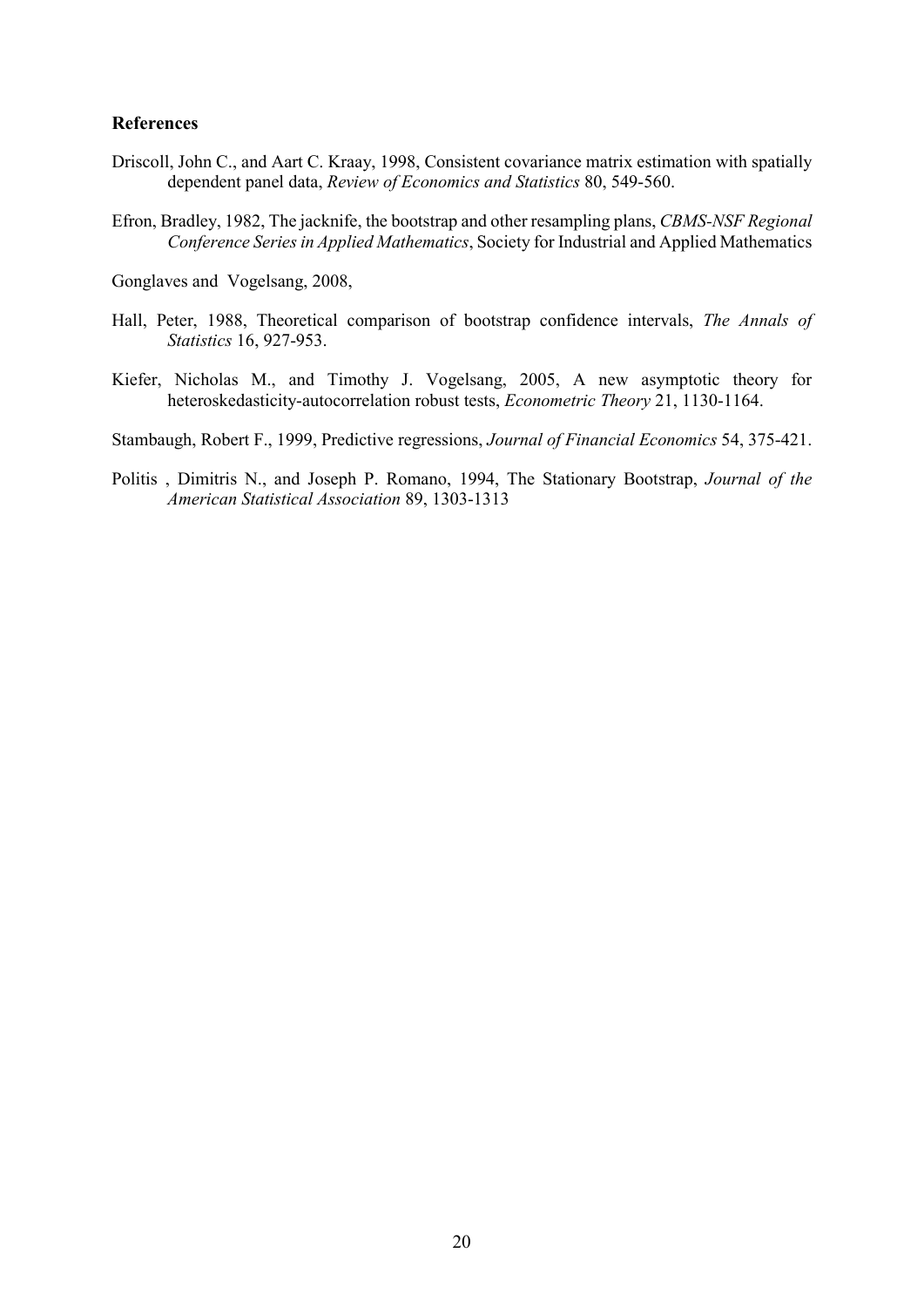## Table IAI. Equity Indices

This table presents an overview of the equity indices used in our analysis. The data come from four sources: Global Financial Data (GFD), the International Monetary Fund's (IMF) International Financial Statistics, Bloomberg, and the Jordá, Schularick, and Taylor MacroHistory database (JST).

| Country        | Years     | Source       | Equity Index                                                            |
|----------------|-----------|--------------|-------------------------------------------------------------------------|
|                |           |              |                                                                         |
| Argentina      | 1950-2018 | <b>GFD</b>   | Buenos Aires SE General Index $(IVBNG)^{\dagger}$                       |
| Australia      | 1950-2018 | <b>GFD</b>   | Australia ASX All-Ordinaries (w/GFD extension)                          |
| Austria        | 1950-2018 | GFD          | Austria Wiener Boersekammer Share Index (WBKI)                          |
| Belgium        | 1950-2018 | <b>GFD</b>   | Brussels All-Share Price Index (w/GFD extension)                        |
| Brazil         | 1950-2018 | GFD          | GFD Indices Brazil Bolsa de Valores de Sao Paulo (Bovespa) <sup>†</sup> |
| Canada         | 1950-2018 | <b>GFD</b>   | Canada $S\&P/TSX$ 300 Composite (w/GFD extension)                       |
| Chile          | 1975-2001 | <b>GFD</b>   | Santiago SE Indice de Precios Selectivos Acciones                       |
| Chile          | 1999-2018 | IMF          | Selective Price Index (IPSA)                                            |
| Colombia       | 2001-2018 | IMF          | Index of prices on the Bogotá Stock Exchange                            |
| Czech Republic | 1997-2018 | IMF          | PX-50 index                                                             |
| Denmark        | 1950-2018 | <b>GFD</b>   | OMX Copenhagen All-Share Price Index                                    |
| Finland        | 1950-2018 | <b>GFD</b>   | OMX Helsinki All-Share Price Index                                      |
| France         | 1950-1989 | JST          | Stock prices (nominal index)                                            |
| France         | 1987-2018 | <b>GFD</b>   | Paris CAC-40 Index                                                      |
| Germany        | 1950-1961 | JST          | Stock prices (nominal index)                                            |
| Germany        | 1959-2018 | <b>GFD</b>   | Germany DAX Price Index                                                 |
| Greece         | 1952-2018 | GFD          | Athens SE General Index (w/GFD extension)                               |
| Hong Kong      | 1964-2018 | <b>GFD</b>   | Hong Kong Hang Seng Composite Index (w/GFD Extension)                   |
| Hungary        | 1994-2018 | <b>GFD</b>   | Vienna OETEB Hungary Traded Index (Forint)                              |
| Iceland        | 2002-2018 | IMF          | Index of the 15 largest and most traded Icelandic companies of the OMX  |
| India          | 1950-2018 | <b>GFD</b>   | Bombay SE Sensitive Index (w/GFD extension)                             |
| Indonesia      | 1977-2018 | GFD          | Jakarta SE Composite Index                                              |
| Ireland        | 1950-2018 | <b>GFD</b>   | Ireland ISEQ Overall Price Index (w/GFD extension)                      |
| Israel         | 1991-2019 | Bloomberg    | TA-125 (last price)                                                     |
| Italy          | 1950-2018 | <b>GFD</b>   | Banca Commerciale Italiana Index (w/GFD extension)                      |
| Japan          | 1950-1986 | JST          | Stock prices (nominal index)                                            |
| Japan          | 1984-2017 | GFD          | Japan Nikkei 500 Index                                                  |
| Korea          | 1962-2018 | <b>GFD</b>   | Korea SE Stock Price Index (KOSPI)                                      |
| Luxembourg     | 1999-2019 | Bloomberg    | LUXXX Index (last price)                                                |
| Malaysia       | 1973-2018 | GFD          | Malaysia KLSE Composite                                                 |
| Mexico         | 1950-2018 | <b>GFD</b>   | Mexico SE Indice de Precios y Cotizaciones (IPC)                        |
| Netherlands    | 1950-2018 | GFD          | Netherlands All-Share Price Index (w/GFD extension)                     |
| New Zealand    | 1950-2018 | <b>GFD</b>   | New Zealand SE All-Share Capital Index                                  |
| Norway         | 1950-1971 | $_{\rm JST}$ | Stock prices (nominal index)                                            |
| Norway         | 1969-2018 | <b>GFD</b>   | Oslo SE All-Share Index <sup>†</sup>                                    |
| Peru           | 1988-2016 | IMF          | Share price index of the Lima Stock Exchange (industrials and mining)   |
| Portugal       | 1950-2018 | <b>GFD</b>   | Oporto PSI-20 Index                                                     |
| Russia         | 1993-2018 | <b>GFD</b>   | Russia Moscow Index (MOEX) Composite                                    |
| Singapore      | 1961-2018 | GFD          | Singapore FTSE Straits-Times Index                                      |
| South Africa   | 1960-2018 | IMF          | All ordinary shares listed on Security Exchange South Africa            |
| Spain          | 1950-1989 | JST          | Stock prices (nominal index)                                            |
| Spain          | 1987-2018 | <b>GFD</b>   | Madrid SE IBEX-35                                                       |
| Sweden         | 1950-2018 | <b>GFD</b>   | Sweden OMX Affarsvarldens General Index                                 |
| Switzerland    | 1950-2018 | GFD          | Switzerland Price Index (w/GFD extension)                               |
| Thailand       | 1975-2018 | <b>GFD</b>   | Thailand SET General Index                                              |
| Turkey         | 1986-2018 | <b>GFD</b>   | Istanbul SE IMKB-100 Price Index                                        |
| United Kingdom | 1950-2018 | <b>GFD</b>   | UK FTSE All-Share Index (w/GFD extension)                               |
| United States  | 1950-2018 | <b>GFD</b>   | S&P 500/Cowles Composite Price Index (w/GFD extension)                  |

† Return index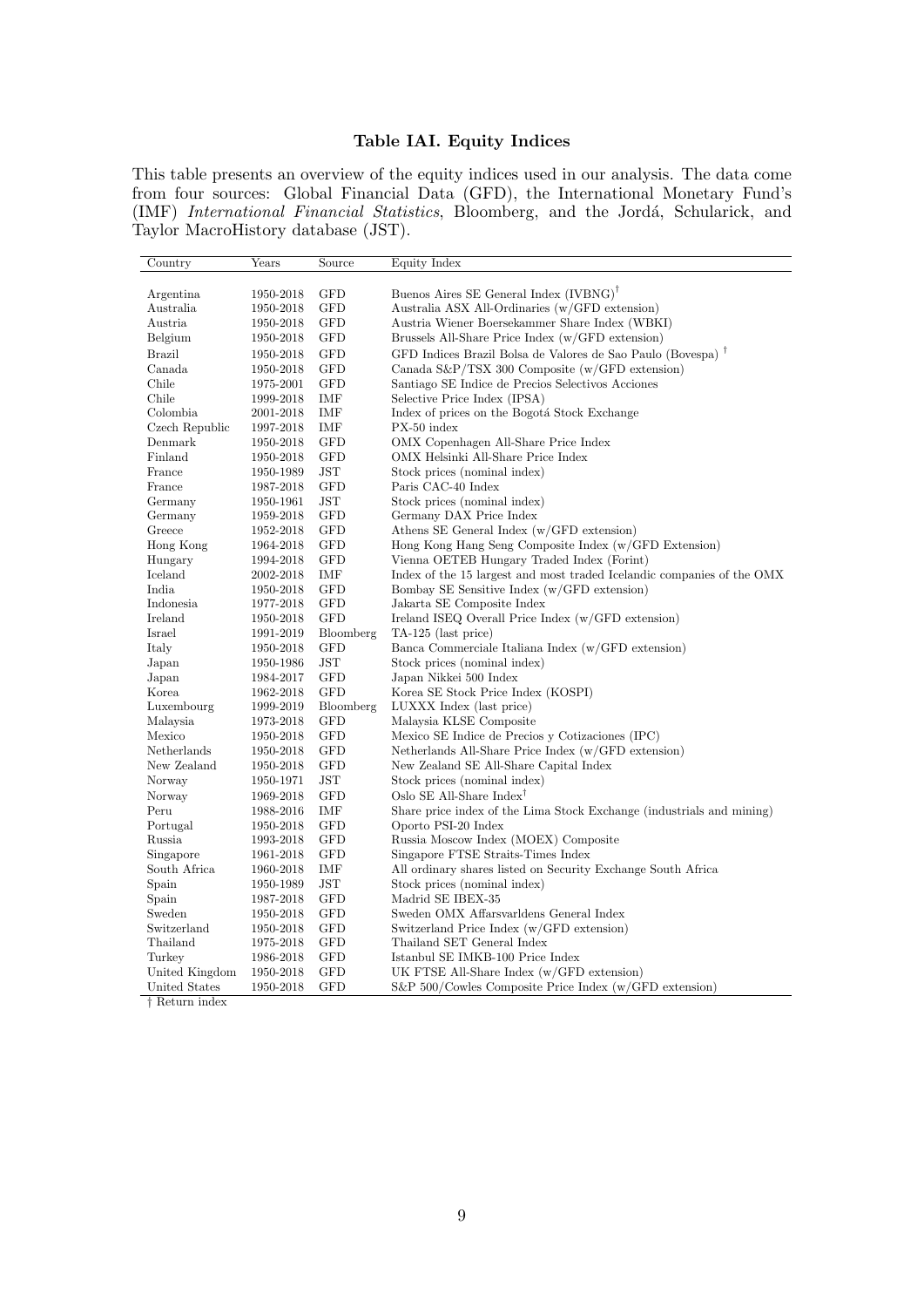## Table IAII. House Price Indices

This table presents an overview of the house price indices used in our analysis. The data come from three sources: the Bank of International Settlements' (BIS) Property Price Statistics, the OECD's Household Prices database, and the Jordá, Schularick, and Taylor MacroHistory database (JST).

| Country             | Years               | Source               | Variable                                                      |
|---------------------|---------------------|----------------------|---------------------------------------------------------------|
|                     |                     |                      |                                                               |
| Australia           | 1950-1972           | <b>JST</b>           | House prices (hpnom) normalized by consumer price index (cpi) |
| Australia           | 1970-2018           | <b>BIS</b>           | Real residential property prices                              |
| Austria             | 2000-2018           | BIS                  | Real residential property prices                              |
| Belgium             | 1950-1972           | <b>JST</b>           | House prices (hpnom) normalized by consumer price index (cpi) |
| Belgium             | 1970-2018           | BIS                  | Real residential property prices                              |
| <b>Brazil</b>       | 2001-2018           | <b>BIS</b>           | Real residential property prices                              |
| Canada              | 1950-1972           | <b>JST</b>           | House prices (hpnom) normalized by consumer price index (cpi) |
| Canada              | $1970 - 2018$       | <b>BIS</b>           | Real residential property prices                              |
| Chile               | 2002-2018           | <b>BIS</b>           | Real residential property prices                              |
| Colombia            | 1988-2018           | <b>BIS</b>           | Real residential property prices                              |
| Czech Republic      | 2008-2018           | <b>BIS</b>           | Real residential property prices                              |
| Denmark             | 1950-1972           | <b>JST</b>           | House prices (hpnom) normalized by consumer price index (cpi) |
| Denmark             | 1970-2018           | <b>BIS</b>           | Real residential property prices                              |
| Finland             | 1950-1972           | JST                  | House prices (hpnom) normalized by consumer price index (cpi) |
| Finland             | 1970-2018           | <b>BIS</b>           | Real residential property prices                              |
| France              | 1950-1972           | <b>JST</b>           | House prices (hpnom) normalized by consumer price index (cpi) |
| France              | 1970-2018           | <b>BIS</b>           | Real residential property prices                              |
| Germany             | 1950-1972           | JST                  | House prices (hpnom) normalized by consumer price index (cpi) |
| Germany             | 1970-2018           | <b>BIS</b>           | Real residential property prices                              |
| Greece              | 1997-2017           | OECD                 | Real residential property prices                              |
| Hong Kong           | 1979-2018           | <b>BIS</b>           | Real residential property prices                              |
| Hungary             | 2007-2018           | <b>BIS</b>           | Real residential property prices                              |
| Iceland             | 2000-2018           | <b>BIS</b>           | Real residential property prices                              |
| India               | 2009-2018           | <b>BIS</b>           | Real residential property prices                              |
| Indonesia           | $2002 - 2018$       | <b>BIS</b>           | Real residential property prices                              |
| Ireland             | 1970-2018           | <b>BIS</b>           | Real residential property prices                              |
| Israel              | 1994-2018           | <b>BIS</b>           | Real residential property prices                              |
| Italy               | $1950 - 2018$       | <b>BIS</b>           | Real residential property prices                              |
| Japan               | 1950-1957           | <b>JST</b>           | House prices (hpnom) normalized by consumer price index (cpi) |
| Japan               | 1955-2018           | <b>BIS</b>           | Real residential property prices                              |
| Korea               | 1975-2018           | BIS                  | Real residential property prices                              |
| Luxembourg          | $2007 - 2018$       | <b>BIS</b>           | Real residential property prices                              |
| Malaysia            | $1988 - 2018$       | BIS                  | Real residential property prices                              |
| Mexico              | 2005-2018           | <b>BIS</b>           | Real residential property prices                              |
| Netherlands         | 1950-1972           | <b>JST</b>           | House prices (hpnom) normalized by consumer price index (cpi) |
| ${\bf Netherlands}$ | $1970\hbox{-} 2018$ | <b>BIS</b>           | Real residential property prices                              |
| New Zealand         | 1970-2018           | BIS                  | Real residential property prices                              |
| Norway              | 1950-1972           | <b>JST</b>           | House prices (hpnom) normalized by consumer price index (cpi) |
| Norway              | 1970-2018           | <b>BIS</b>           | Real residential property prices                              |
| Peru                | 1998-2018           | <b>BIS</b>           | Real residential property prices                              |
| Portugal            | 1988-2017           | OECD                 | Real residential property prices                              |
| Russia              | 2001-2018           | <b>BIS</b>           | Real residential property prices                              |
| Singapore           | 1998-2018           | <b>BIS</b>           | Real residential property prices                              |
| South Africa        | 1966-2018           | <b>BIS</b>           | Real residential property prices                              |
| Spain               | 1971-2018           | <b>BIS</b>           | Real residential property prices                              |
| Sweden              | 1950-1972           | JST                  | House prices (hpnom) normalized by consumer price index (cpi) |
| Sweden              | $1970\hbox{-} 2018$ | <b>BIS</b>           | Real residential property prices                              |
| Switzerland         | 1950-1972           | $\operatorname{JST}$ | House prices (hpnom) normalized by consumer price index (cpi) |
| Switzerland         | $1970\hbox{-} 2018$ | <b>BIS</b>           | Real residential property prices                              |
| Thailand            | 1991-2018           | <b>BIS</b>           | Real residential property prices                              |
| Turkey              | 2010-2018           | <b>BIS</b>           | Real residential property prices                              |
| United Kingdom      | 1950-1970           | <b>JST</b>           | House prices (hpnom) normalized by consumer price index (cpi) |
| United Kingdom      | $1968 - 2018$       | $_{\rm BIS}$         | Real residential property prices                              |
| United States       | 1950-1972           | JST                  | House prices (hpnom) normalized by consumer price index (cpi) |
| United States       | 1970-2018           | $_{\rm BIS}$         | Real residential property prices                              |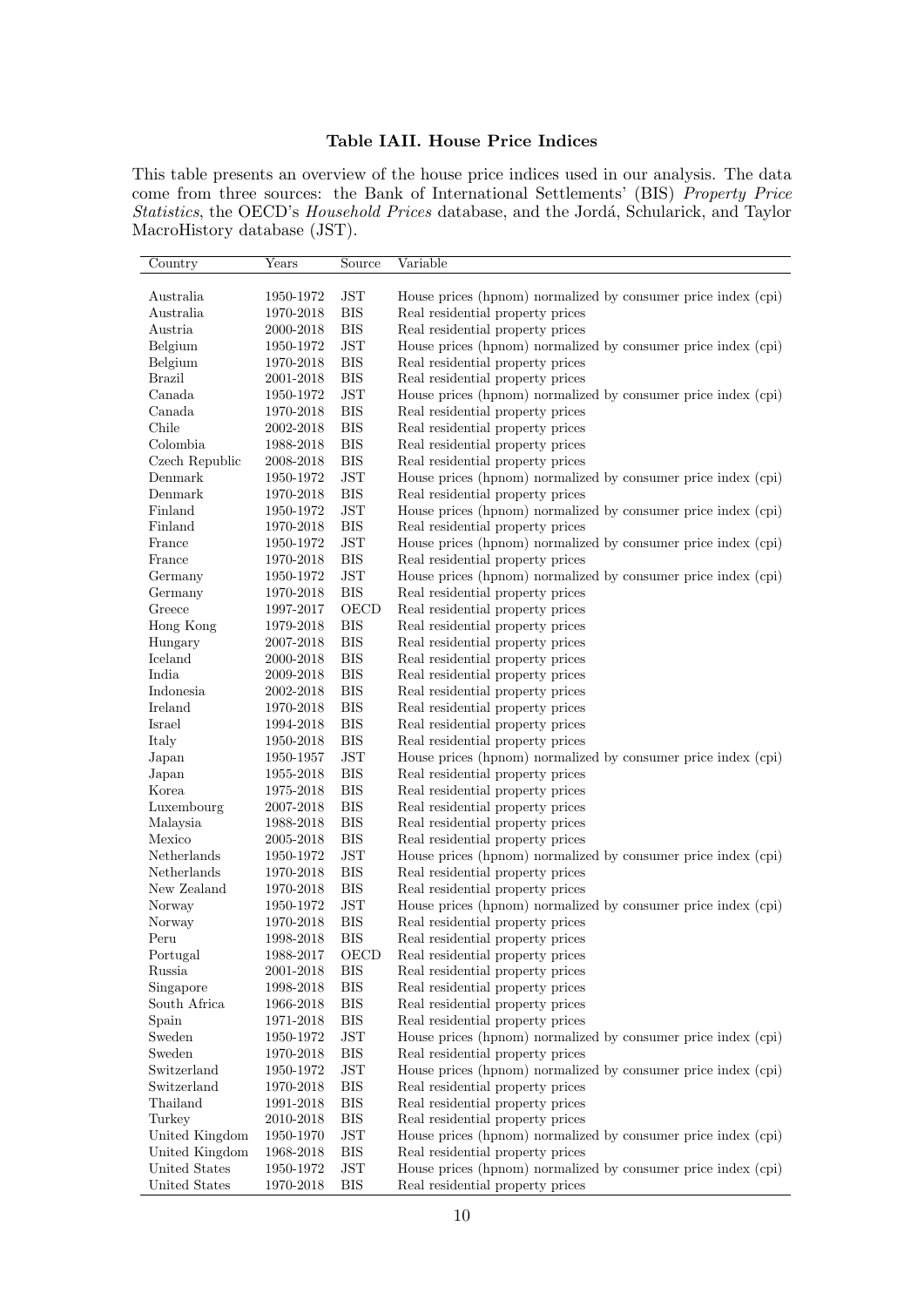## Table IAIII. Debt Sample Overview

This table presents an overview of the sources for business debt (Panel A) and household debt (Panel B) used in our analysis. The data come from three sources: the International Monetary Fund's (IMF) Global Debt Database, the Jordá, Schularick, and Taylor Macro-History database (JST), and the Bank of International Settlements' (BIS) Total credit statistics.

|                                 |                        |                                    | Panel A: Business Debt Sources                                                                                                 |
|---------------------------------|------------------------|------------------------------------|--------------------------------------------------------------------------------------------------------------------------------|
| Country                         | Years                  | Source                             | Variable                                                                                                                       |
| Argentina                       | 1994-2017              | IMF                                | Loans and debt securities by non-financial corporations (nfc_ls_data)                                                          |
| Australia                       | 1950-1979              | <b>JST</b>                         | Total loans to business (thus)                                                                                                 |
| Australia                       | 1977-2017              | IMF                                | Loans and debt securities by non-financial corporations (nfc_ls_data)                                                          |
| Austria                         | 1995-2017              | IMF                                | Loans and debt securities by non-financial corporations (nfc_ls_data)                                                          |
| Belgium                         | 1950-1982              | <b>JST</b>                         | Total loans to business (thus)                                                                                                 |
| Belgium                         | 1980-2017              | IMF                                | Loans and debt securities by non-financial corporations (nfc_ls_data)                                                          |
| <b>Brazil</b>                   | 1994-2017              | IMF                                | Loans and debt securities by non-financial corporations (nfc_ls_data)                                                          |
| Canada                          | 1961-1971              | JST                                | Total loans to business (thus)                                                                                                 |
| Canada                          | 1969-2017              | IMF                                | Loans and debt securities by non-financial corporations (nfc_ls_data)                                                          |
| Chile                           | 2002-2017              | IMF                                | Loans and debt securities by non-financial corporations (nfc_ls_data)                                                          |
| Colombia                        | 1996-2017              | IMF                                | Loans and debt securities by non-financial corporations (nfc_ls_data)                                                          |
| Czech Republic                  | 1995-2016              | IMF                                | Loans and debt securities by non-financial corporations (nfc_ls_data)                                                          |
| Denmark                         | 1951-1996              | JST                                | Total loans to business (thus)                                                                                                 |
| Denmark                         | 1994-2017              | IMF                                | Loans and debt securities by non-financial corporations (nfc_ls_data)                                                          |
| Finland                         | 1950-1972              | JST                                | Total loans to business (thus)                                                                                                 |
| Finland                         | 1970-2017              | IMF                                | Loans and debt securities by non-financial corporations (nfc_ls_data)                                                          |
| France                          | 1958-1979              | JST                                | Total loans to business (thus)                                                                                                 |
| France                          | 1977-2017              | IMF                                | Loans and debt securities by non-financial corporations (nfc_ls_data)                                                          |
| Germany                         | 1950-1972              | <b>JST</b>                         | Total loans to business (thus)                                                                                                 |
| Germany                         | 1970-2017              | IMF                                | Loans and debt securities by non-financial corporations (nfc_ls_data)                                                          |
| Greece                          | 1994-2017              | IMF                                | Loans and debt securities by non-financial corporations (nfc_ls_data)                                                          |
| Hong Kong                       | 1990-2017              | IMF                                | Loans and debt securities by non-financial corporations (nfc_ls_data)                                                          |
| Hungary                         | 1969-2017              | IMF                                | Loans and debt securities by non-financial corporations (nfc_ls_data)                                                          |
| Iceland                         | 1970-2016              | IMF                                | Loans and debt securities by non-financial corporations (nfc_ls_data)                                                          |
| India                           | 1998-2017              | IMF                                | Loans and debt securities by non-financial corporations (nfc_ls_data)                                                          |
| Indonesia                       | 2001-2017              | IMF                                | Loans and debt securities by non-financial corporations (nfc_ls_data)                                                          |
| Ireland                         | 2002-2017              | IMF                                | Loans and debt securities by non-financial corporations (nfc_ls_data)                                                          |
| Israel                          | 1992-2017              | IMF                                | Loans and debt securities by non-financial corporations (nfc_ls_data)                                                          |
| Italy                           | 1950-2017              | IMF                                | Loans and debt securities by non-financial corporations (nfc_ls_data)                                                          |
| Japan                           | 1950-1966              | JST                                | Total loans to business (thus)                                                                                                 |
| Japan                           | 1964-2017              | IMF                                | Loans and debt securities by non-financial corporations (nfc_ls_data)                                                          |
| Korea                           | 1962-2017              | IMF                                | Loans and debt securities by non-financial corporations (nfc_ls_data)                                                          |
| Luxembourg                      | 2002-2017              | IMF                                | Loans and debt securities by non-financial corporations (nfc_ls_data)                                                          |
| Malaysia                        | 2006-2016              | IMF                                | Loans and debt securities by non-financial corporations (nfc_ls_data)                                                          |
| Mexico                          | 1994-2017              | IMF                                | Loans and debt securities by non-financial corporations (nfc ls_data)                                                          |
| Netherlands                     | 1990-2017              | IMF                                | Loans and debt securities by non-financial corporations (nfc_ls_data)                                                          |
| New Zealand                     | 1990-2017              | IMF                                | Loans and debt securities by non-financial corporations (nfc_ls_data)                                                          |
| Norway                          | 1975-2017              | IMF                                | Loans and debt securities by non-financial corporations (nfc_ls_data)                                                          |
| Peru                            | 2001-2016              | IMF                                | Loans and debt securities by non-financial corporations (nfc_ls_data)                                                          |
| Portugal                        | 1979-2017              | IMF                                | Loans and debt securities by non-financial corporations (nfc_ls_data)                                                          |
| Russia                          | 1998-2017              | IMF                                | Loans and debt securities by non-financial corporations (nfc_ls_data)                                                          |
| Singapore                       | 1991-2017              | IMF                                | Loans and debt securities by non-financial corporations (nfc ls data)                                                          |
| South Africa                    | 2008-2017              | IMF                                | Loans and debt securities by non-financial corporations (nfc_ls_data)                                                          |
| Spain                           | $1950\hbox{-} 1982$    | JST                                | Total loans to business (thus)                                                                                                 |
|                                 | 1980-2017              | IMF                                | Loans and debt securities by non-financial corporations (nfc_ls_data)                                                          |
| Spain<br>Sweden                 |                        | IMF                                |                                                                                                                                |
| Switzerland                     | 1961-2017<br>1950-2001 | JST                                | Loans and debt securities by non-financial corporations (nfc_ls_data)<br>Total loans to business (thus)                        |
| Switzerland                     |                        |                                    |                                                                                                                                |
|                                 | 1999-2017              | IMF                                | Loans and debt securities by non-financial corporations (nfc_ls_data)                                                          |
| Thailand<br>Turkey              | 1991-2017              | <b>BIS</b><br>$\operatorname{IMF}$ | Credit to Non-financial corporations from all sectors<br>Loans and debt securities by non-financial corporations (nfc_ls_data) |
|                                 | 1986-2017              |                                    |                                                                                                                                |
| United Kingdom                  | 1950-1968              | JST                                | Total loans to business (thus)                                                                                                 |
| United Kingdom<br>United States | 1966-2017              | IMF<br>JST                         | Loans and debt securities by non-financial corporations (nfc_ls_data)                                                          |
|                                 | 1950-1952              |                                    | Total loans to business (thus)                                                                                                 |
| United States                   | 1950-2017              | IMF                                | Loans and debt securities by non-financial corporations (nfc_ls_data)                                                          |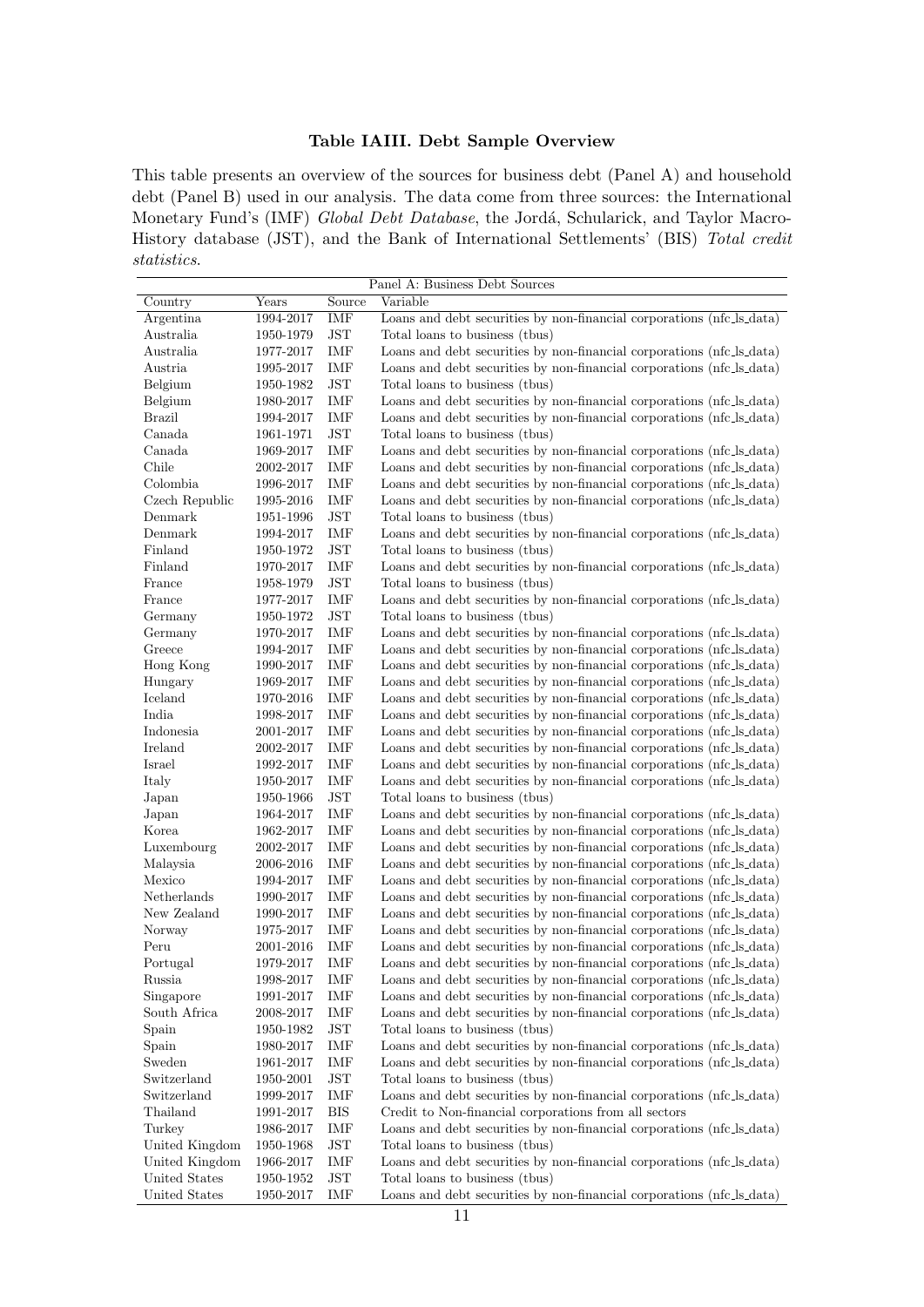|                |           |                      | Panel B: Household Debt Sources                      |
|----------------|-----------|----------------------|------------------------------------------------------|
| Country        | Years     | Source               | Variable                                             |
| Argentina      | 1994-2017 | IMF                  | Loans and debt securities by households (hh_ls_data) |
| Australia      | 1950-1979 | $\operatorname{JST}$ | Total loans to households (thh)                      |
| Australia      | 1977-2017 | IMF                  | Loans and debt securities by households (hh.ls.data) |
| Austria        | 1995-2017 | IMF                  | Loans and debt securities by households (hh_ls_data) |
| Belgium        | 1950-1982 | $\operatorname{JST}$ | Total loans to households (thh)                      |
| Belgium        | 1980-2017 | IMF                  | Loans and debt securities by households (hh.ls.data) |
| <b>Brazil</b>  | 1994-2017 | IMF                  | Loans and debt securities by households (hh_ls_data) |
| Canada         | 1956-1971 | $\operatorname{JST}$ | Total loans to households (thh)                      |
| Canada         | 1969-2017 | IMF                  | Loans and debt securities by households (hh_ls_data) |
| Chile          | 2002-2017 | IMF                  | Loans and debt securities by households (hh_ls_data) |
| Colombia       | 1996-2017 | IMF                  | Loans and debt securities by households (hh_ls_data) |
| Czech Republic | 1995-2016 | IMF                  | Loans and debt securities by households (hh_ls_data) |
| Denmark        | 1951-1996 | <b>JST</b>           | Total loans to households (thh)                      |
| Denmark        | 1994-2017 | IMF                  | Loans and debt securities by households (hh_ls_data) |
| Finland        | 1950-1972 | $\operatorname{JST}$ | Total loans to households (thh)                      |
| Finland        | 1970-2017 | IMF                  | Loans and debt securities by households (hh_ls_data) |
| France         | 1958-1979 | $\operatorname{JST}$ | Total loans to households (thh)                      |
|                |           |                      |                                                      |
| France         | 1977-2017 | IMF                  | Loans and debt securities by households (hh_ls_data) |
| Germany        | 1950-1972 | $\operatorname{JST}$ | Total loans to households (thh)                      |
| Germany        | 1970-2017 | IMF                  | Loans and debt securities by households (hh_ls_data) |
| Greece         | 1994-2017 | IMF                  | Loans and debt securities by households (hh_ls_data) |
| Hong Kong      | 1990-2017 | IMF                  | Loans and debt securities by households (hh_ls_data) |
| Hungary        | 1964-2017 | IMF                  | Loans and debt securities by households (hh_ls_data) |
| Iceland        | 1970-2016 | IMF                  | Loans and debt securities by households (hh_ls_data) |
| India          | 1998-2017 | IMF                  | Loans and debt securities by households (hh_ls_data) |
| Indonesia      | 2001-2017 | IMF                  | Loans and debt securities by households (hh_ls_data) |
| Ireland        | 2002-2017 | IMF                  | Loans and debt securities by households (hh_ls_data) |
| Israel         | 1992-2017 | IMF                  | Loans and debt securities by households (hh_ls_data) |
| Italy          | 1950-2017 | IMF                  | Loans and debt securities by households (hh_ls_data) |
| Japan          | 1950-1966 | $\operatorname{JST}$ | Total loans to households (thh)                      |
| Japan          | 1964-2017 | IMF                  | Loans and debt securities by households (hh_ls_data) |
| Korea          | 1962-2017 | IMF                  | Loans and debt securities by households (hh_ls_data) |
| Luxembourg     | 2002-2017 | IMF                  | Loans and debt securities by households (hh_ls_data) |
| Malaysia       | 2006-2016 | IMF                  | Loans and debt securities by households (hh_ls_data) |
| Mexico         | 1994-2017 | IMF                  | Loans and debt securities by households (hh_ls_data) |
| Netherlands    | 1990-2017 | IMF                  | Loans and debt securities by households (hh_ls_data) |
| New Zealand    | 1990-2017 | IMF                  | Loans and debt securities by households (hh_ls_data) |
| Norway         | 1975-2017 | IMF                  | Loans and debt securities by households (hh.ls.data) |
| Peru           | 2001-2017 | IMF                  | Loans and debt securities by households (hh_ls_data) |
| Portugal       | 1979-2017 | IMF                  | Loans and debt securities by households (hh_ls_data) |
| Russia         | 1998-2017 | IMF                  | Loans and debt securities by households (hh_ls_data) |
| Singapore      | 1991-2017 | IMF                  | Loans and debt securities by households (hh_ls_data) |
| South Africa   | 2008-2017 | IMF                  | Loans and debt securities by households (hh_ls_data) |
| Spain          | 1950-1982 | $\operatorname{JST}$ | Total loans to households (thh)                      |
| Spain          | 1980-2017 | IMF                  | Loans and debt securities by households (hh_ls_data) |
| Sweden         | 1950-2017 | IMF                  | Loans and debt securities by households (hh_ls_data) |
| Switzerland    | 1950-2001 | $\operatorname{JST}$ | Total loans to households (thh)                      |
| Switzerland    | 1999-2017 | IMF                  | Loans and debt securities by households (hh_ls_data) |
| Thailand       | 1991-2017 | $_{\rm BIS}$         | Credit to Households and NPISHs from all sectors     |
| Turkey         | 1986-2017 | IMF                  | Loans and debt securities by households (hh_ls_data) |
| United Kingdom | 1950-1968 | $\operatorname{JST}$ | Total loans to households (thh)                      |
| United Kingdom | 1966-2017 | IMF                  | Loans and debt securities by households (hh_ls_data) |
| United States  | 1950-1952 | <b>JST</b>           | Total loans to households (thh)                      |
| United States  | 1950-2017 | IMF                  | Loans and debt securities by households (hh_ls_data) |
|                |           |                      | 12                                                   |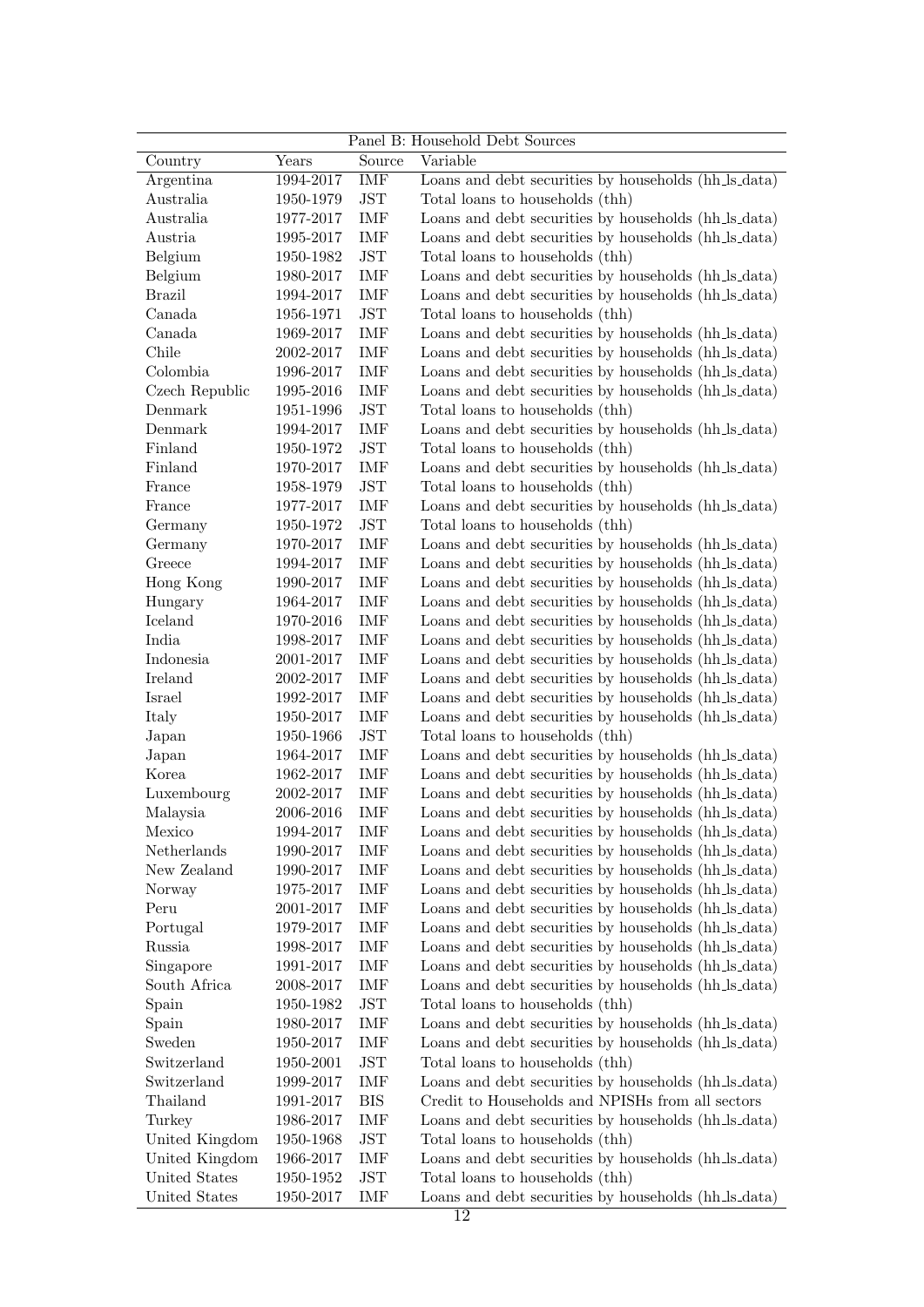#### Table IAV. Cumulative and Incremental Probabilities of Crisis Onset at Different Horizons

The table presents results of three crisis prediction models:

# $y_{i,t\to t+h} = a_i + \beta \times High \; Debt \; Growth_{it} + \delta \times High \; Price \; Growth_{it} + \gamma \times R\text{-}Zone_{it} + \epsilon_{it}$

where  $y_{i,t\to t+h} \in \{Crisis_{i,t+1 \text{ to } t+h}, Crisis_{t+1 \text{ to } t+h} - Crisis_{t+1 \text{ to } t+h-1}, CrisisStart_{i,t+h}\}\}.$  CrisisStart<sub>i,t</sub> is an indicator variable equal to one if a crisis begins in year t in country i,  $Crisis_{i,t+1}$  to  $_{t+h} = \max\{CrisisStart_{i,t+1}, ..., CrisisStart_{i,t+h}\}$  is an indicator variable equal to one if a crisis has occurred in<br>country i between year  $t+1$  and  $t+h$ , High Debt Growth  $\equiv 1\{\Delta_3 (Debt/GDP)_{it} >$ growth is in its highest tercile. The red zone is the intersection of high price growth and high debt growth:  $R$ -Zone  $\equiv$  High Debt Growth  $\times$  High Price Growth. We run the regression on both the business sector, using business debt and equity prices to define the indicators (Panel A), and the household sector, using household debt and house prices to define the indicators (Panel B). In Panel A1 and B1 <sup>t</sup>-statistics are based on Driscoll and Kraay (1998) standard errors with lags of zero, three, five, and six years for prediction horizons one, two, three, and four years, respectively. In Panel A2, A3, B2, and B3, t-statistics are based on standard errors clustered by year. \*, \*\*, and \*\*\* denote significance at the 10%, 5%, and 1% level, respectively, using Kiefer and Vogelsang (2005)corrected p-values. Reported coefficients and  $R^2$ s are in percent.

|         |        |                |         |          |                        |         |          | Panel A: Business Sector                                                 |       |          |                |          |                          |          |                |         |
|---------|--------|----------------|---------|----------|------------------------|---------|----------|--------------------------------------------------------------------------|-------|----------|----------------|----------|--------------------------|----------|----------------|---------|
|         |        |                |         |          |                        |         |          | Panel A1: Predicting $Crisis_{t+1}$ to $t+h$ (Baseline Regression)       |       |          |                |          |                          |          |                |         |
|         |        |                |         |          | Univariate Regressions |         |          |                                                                          |       |          |                |          | Multivariate Regressions |          |                |         |
| Horizon | ß      | $t$ -statistic | $R^2$   | $\delta$ | $t$ -statistic         | $R^2$   | $\gamma$ | $t$ -statistic                                                           | $R^2$ | $\beta$  | $t$ -statistic | $\delta$ | $t$ -statistic           | $\gamma$ | $t$ -statistic | $R^2$   |
|         | 6.9    | $[2.3^{**}]$   | $1.6\,$ | 0.4      | [0.1]                  | $0.0\,$ | 9.0      | $[1.1]$                                                                  | 1.1   | 5.3      | $[2.1^{**}]$   | $-0.4$   | $-0.2$ ]                 | 5.3      | [0.8]          | 1.9     |
|         | 11.6   | $[3.0***]$     | 2.5     | 4.8      | [0.9]                  | 0.7     | 17.9     | $[2.1^*]$                                                                | 2.3   | 9.5      | $[2.5^{**}]$   | 3.8      | [0.8]                    | 7.8      | $[1.3]$        | 3.6     |
| 3       | 16.8   | $[3.3***]$     | 3.8     | $10.5\,$ | [1.4]                  | 2.4     | 33.7     | $[3.3***]$                                                               | 6.1   | $11.5\,$ | $[2.7^{**}]$   | 7.4      | [1.1]                    | 19.4     | $[2.8^{**}]$   | 7.8     |
|         | 15.6   | $[2.7***]$     | 2.8     | 10.7     | [1.5]                  | 2.1     | 33.0     | $[3.1^{**}]$                                                             | 4.8   | 10.3     | $[2.2^*]$      | 7.6      | [1.2]                    | 19.4     | $[2.6^{**}]$   | $6.2\,$ |
|         |        |                |         |          |                        |         |          | Panel A2: Predicting $Crisis_{t+1}$ to $t+h$ – $Crisis_{t+1}$ to $t+h-1$ |       |          |                |          |                          |          |                |         |
|         |        |                |         |          | Univariate Regressions |         |          |                                                                          |       |          |                |          | Multivariate Regressions |          |                |         |
| Horizon | B      | $t$ -statistic | $R^2$   | $\delta$ | $t$ -statistic         | $R^2$   | $\gamma$ | $t$ -statistic                                                           | $R^2$ | $\beta$  | t-statistic    | $\delta$ | $t$ -statistic           | $\gamma$ | t-statistic    | $R^2$   |
|         | 6.9    | $[2.3^{**}]$   | $1.6\,$ | 0.4      | [0.1]                  | 0.0     | 9.0      | [1.1]                                                                    | 1.1   | 5.3      | $[2.1^{**}]$   | $-0.4$   | $[-0.2]$                 | 5.3      | [0.8]          | 1.9     |
|         | 4.7    | $[2.4^{**}]$   | 0.8     | 4.4      | [1.1]                  | 1.1     | 8.9      | $[1.8^*]$                                                                | 1.1   | 4.2      | $[1.9*]$       | 4.1      | [1.2]                    | $2.6\,$  | [0.6]          | $2.0\,$ |
| 3       | 5.2    | $[2.6***]$     | 1.0     | 5.7      | $[1.5]$                | 1.9     | 15.8     | $[2.1^{**}]$                                                             | 3.6   | 2.0      | [1.0]          | 3.6      | [1.1]                    | 11.5     | $[1.8^*]$      | 4.2     |
|         | $-1.1$ | $-0.9$         | 0.1     | 0.3      | [0.2]                  | 0.0     | $-0.7$   | $-0.3$                                                                   | 0.0   | $-1.1$   | $-0.8$         | 0.2      | [0.2]                    | 0.0      | [0.0]          | 0.1     |
|         |        |                |         |          |                        |         |          | Panel A3: Predicting $Crisis_{t+h}$                                      |       |          |                |          |                          |          |                |         |
|         |        |                |         |          | Univariate Regressions |         |          |                                                                          |       |          |                |          | Multivariate Regressions |          |                |         |
| Horizon | B      | $t$ -statistic | $R^2$   | $\delta$ | $t$ -statistic         | $R^2$   | $\gamma$ | $t$ -statistic                                                           | $R^2$ | $\beta$  | $t$ -statistic | $\delta$ | $t$ -statistic           | $\gamma$ | $t$ -statistic | $R^2$   |
|         | 6.9    | $[2.3^{**}]$   | $1.6\,$ | 0.4      | [0.1]                  | 0.0     | 9.0      | [1.1]                                                                    | 1.1   | 5.3      | $[2.1^{**}]$   | $-0.4$   | $-0.2$ ]                 | 5.3      | [0.8]          | 1.9     |
|         | 4.7    | $[2.4***]$     | 0.8     | 4.4      | $[1.1]$                | 1.1     | 8.9      | [1.8]                                                                    | 1.1   | 4.2      | $[1.9*]$       | 4.1      | [1.2]                    | $2.6\,$  | [0.6]          | $2.0\,$ |
| 3       | 5.5    | $[2.8***]$     | 1.1     | 6.2      | [1.6]                  | 2.1     | 17.1     | $[2.5^{**}]$                                                             | 4.0   | 1.9      | [1.0]          | 3.9      | [1.2]                    | 12.7     | $[2.1^{**}]$   | 4.7     |
|         | $-0.3$ | $-0.2$         | 0.0     | 1.7      | $[1.1]$                | 0.2     | 2.7      | [0.9]                                                                    | 0.1   | $-0.9$   | $-0.6$         | 1.2      | [0.8]                    | 2.5      | [0.8]          | 0.2     |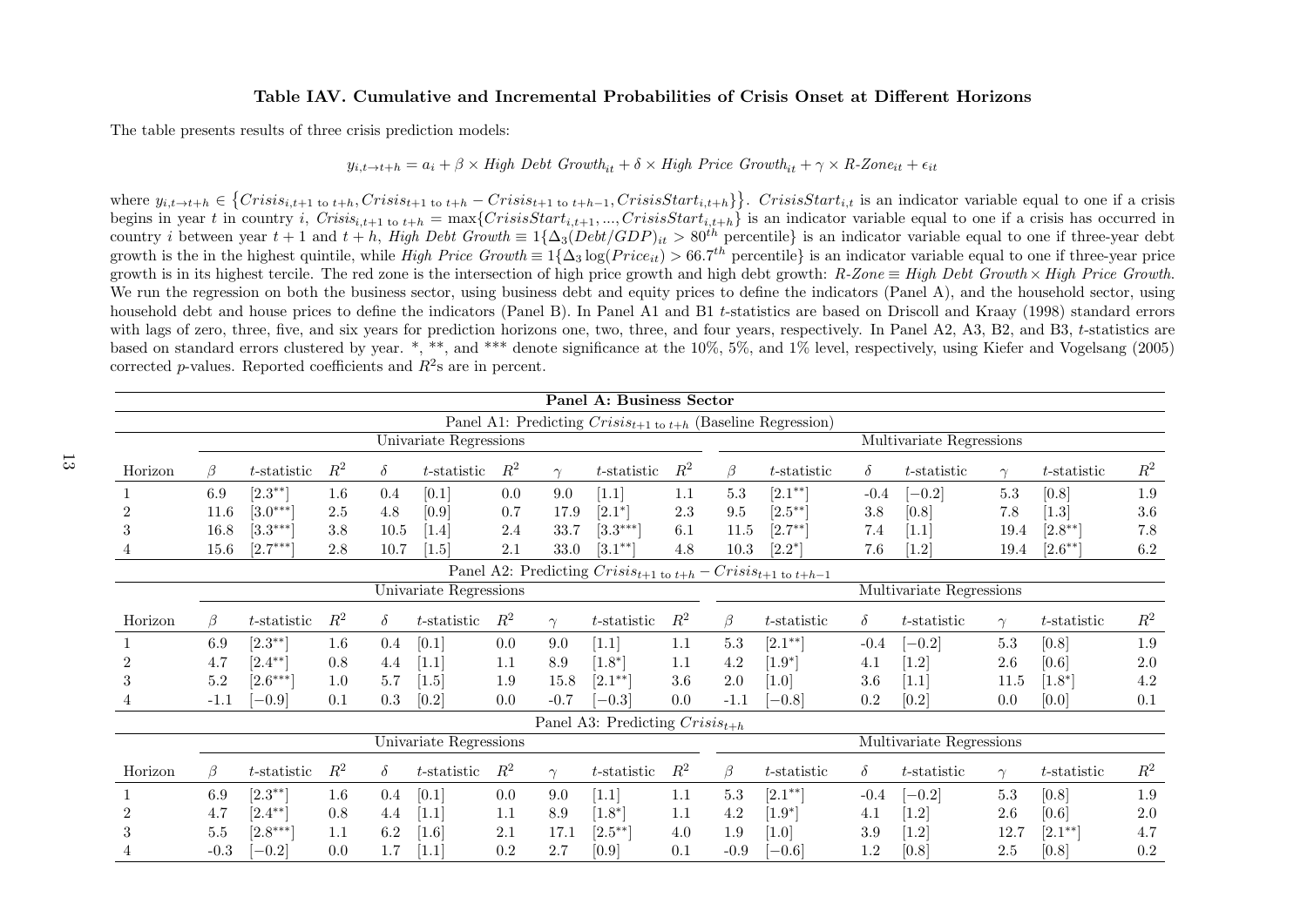|                | Panel B1: Predicting $Crisis_{t+1 \text{ to } t+h}$ (Baseline Regression) |                |     |     |                        |         |      |                        |       |      |                  |     |                          |      |              |       |
|----------------|---------------------------------------------------------------------------|----------------|-----|-----|------------------------|---------|------|------------------------|-------|------|------------------|-----|--------------------------|------|--------------|-------|
|                |                                                                           |                |     |     | Univariate Regressions |         |      |                        |       |      |                  |     | Multivariate Regressions |      |              |       |
| Horizon        |                                                                           | $t$ -statistic |     |     | $t$ -statistic         | $R^2$   |      | $t$ -statistic         | $R^2$ |      | $t$ -statistic   |     | $t$ -statistic           |      | t-statistic  | $R^2$ |
|                | 7.3                                                                       | $[2.2^{**}]$   | 1.8 | 3.6 | $1.7^{*}$              | 0.7     | 11.2 | $[2.2^{**}]$           | 2.7   | 2.4  | 1.6 <sup>1</sup> | 0.4 | [0.3]                    | 8.9  | $1.8*$       | 2.8   |
| $\overline{2}$ | 15.1                                                                      | $[2.8^{**}]$   | 4.1 | 6.0 | $\left[1.4\right]$     | $1.0\,$ | 20.5 | $[2.7^{**}]$           | 4.9   | 7.3  | $[2.2^{**}]$     | 0.4 | [0.2]                    | 14.1 | $[2.4^{**}]$ | 5.5   |
| 3              | 20.5                                                                      | $[3.3***]$     | 5.6 | 8.1 | (1.5)                  | 1.4     | 28.6 | $[3.4***]$             | 7.0   | 9.1  | $[2.3***]$       | 0.0 | [0.0]                    | 20.9 | $[3.2***]$   | 7.6   |
| 4              | 23.7                                                                      | $[3.9***]$     | 6.2 | 8.5 | [1.5]                  | $1.3\,$ | 29.6 | $ 4.1***$ <sup>1</sup> | 6.2   | 14.2 | $[2.5^{**}]$     | 0.8 | [0.2]                    | 17.1 | $[2.0^*]$    | 7.4   |

Panel B: Household Sector

Panel B2: Predicting  $Crisis_{t+1 \text{ to } t+h} - Crisis_{t+1 \text{ to } t+h-1}$ 

|         |                  |              |         |     | Univariate Regressions |          |           |                |                   |      |                       |         | Multivariate Regressions |        |             |         |
|---------|------------------|--------------|---------|-----|------------------------|----------|-----------|----------------|-------------------|------|-----------------------|---------|--------------------------|--------|-------------|---------|
| Horizon |                  | t-statistic  | $R^2$   |     | $t$ -statistic         | $R^2$    |           | $t$ -statistic | $R^2$             |      | $t$ -statistic        |         | $t$ -statistic           | $\sim$ | t-statistic | $\,R^2$ |
|         | 7.3              | $[2.2^{**}]$ | 1.8     | 3.6 | $1.7^{*}$              | 0.7      | ാ<br>11.4 | $[2.2^{**}]$   | 2.7               | 2.4  | $\lfloor 1.6 \rfloor$ | $0.4\,$ | [0.3]                    | 8.9    | $1.8*$      | 2.8     |
|         | 7.7              | $[2.3^{**}]$ | 2.0     | 2.4 | [0.9]                  | $_{0.3}$ | 9.3       | $.1.8^{*1}$    | $^{\circ}$<br>1.J | 4.9  | $1.7^{*1}$            | 0.0     | [0.0]                    | 5.1    | 1.1         | 2.3     |
|         | $5.5\phantom{0}$ | $1.9^{*}$    | $1.1\,$ | 2.1 | [1.0]                  | $0.2\,$  | 8.1       | $[2.3^{**}]$   | ⊥.∪               | 1.8  | [0.7]                 | $-0.4$  | $[-0.2]$                 | 6.9    | $[2.7***]$  | $1.6\,$ |
|         | 3.2              | 1 L . L      | 0.4     | 0.4 | [0.2]                  | $_{0.0}$ | $1.0\,$   | [0.5]          | $0.0\,$           | -5.1 | $ 1.1\>$              | $0.8\,$ | [0.3]                    | $-3.9$ | $(-0.8)$    | $0.6\,$ |

Panel B3: Predicting  $Crisis_{t+h}$ 

|                |         |                |         |         | Univariate Regressions |         |      |             |       |     |                 |          | Multivariate Regressions |            |             |         |
|----------------|---------|----------------|---------|---------|------------------------|---------|------|-------------|-------|-----|-----------------|----------|--------------------------|------------|-------------|---------|
| Horizon        |         | $t$ -statistic | $R^2$   |         | $t$ -statistic         | $R^2$   |      | t-statistic | $R^2$ |     | $t$ -statistic  |          | t-statistic              | $\sim$     | t-statistic | $\,R^2$ |
|                | 7.3     | $[2.2^{**}]$   | 1.8     | 3.6     | $7*$<br>$  \cdot  $    | $0.7\,$ | 11.2 | $[9.9**]$   | 2.7   | 2.4 | $1.6^{\dagger}$ | 0.4      | [0.3]                    | 8.9        | $.1.8^{*1}$ | 2.8     |
| $\overline{2}$ | 7.7     | $[2.3^{**}]$   | 2.0     | $2.4\,$ | [0.9]                  | 0.3     | 9.3  | $.1.8^{*1}$ | 1.9   | 4.9 | $1.7^{*}$       | $_{0.0}$ | [0.0]                    | 5.1        | 1.1         | 2.3     |
| 3              | $6.1\,$ | $[2.1^{**}]$   | $1.3\,$ | $2.6\,$ | (1.2)                  | 0.4     | 9.7  | $[2.6***]$  | 2.1   | 1.5 | [0.5]           | $-0.4$   | $-0.2$                   | 8.8        | $[2.7***]$  | 2.1     |
| $\overline{4}$ | 4.9     | -7*<br>1 L . I | 0.8     | $1.6\,$ | [0.8]                  | 0.1     | 4.1  | $1.8*$      | 0.4   | 5.2 | 10.1            | $1.0\,$  | [0.4]                    | 1.0<br>- 1 | $(-0.2)$    | 0.9     |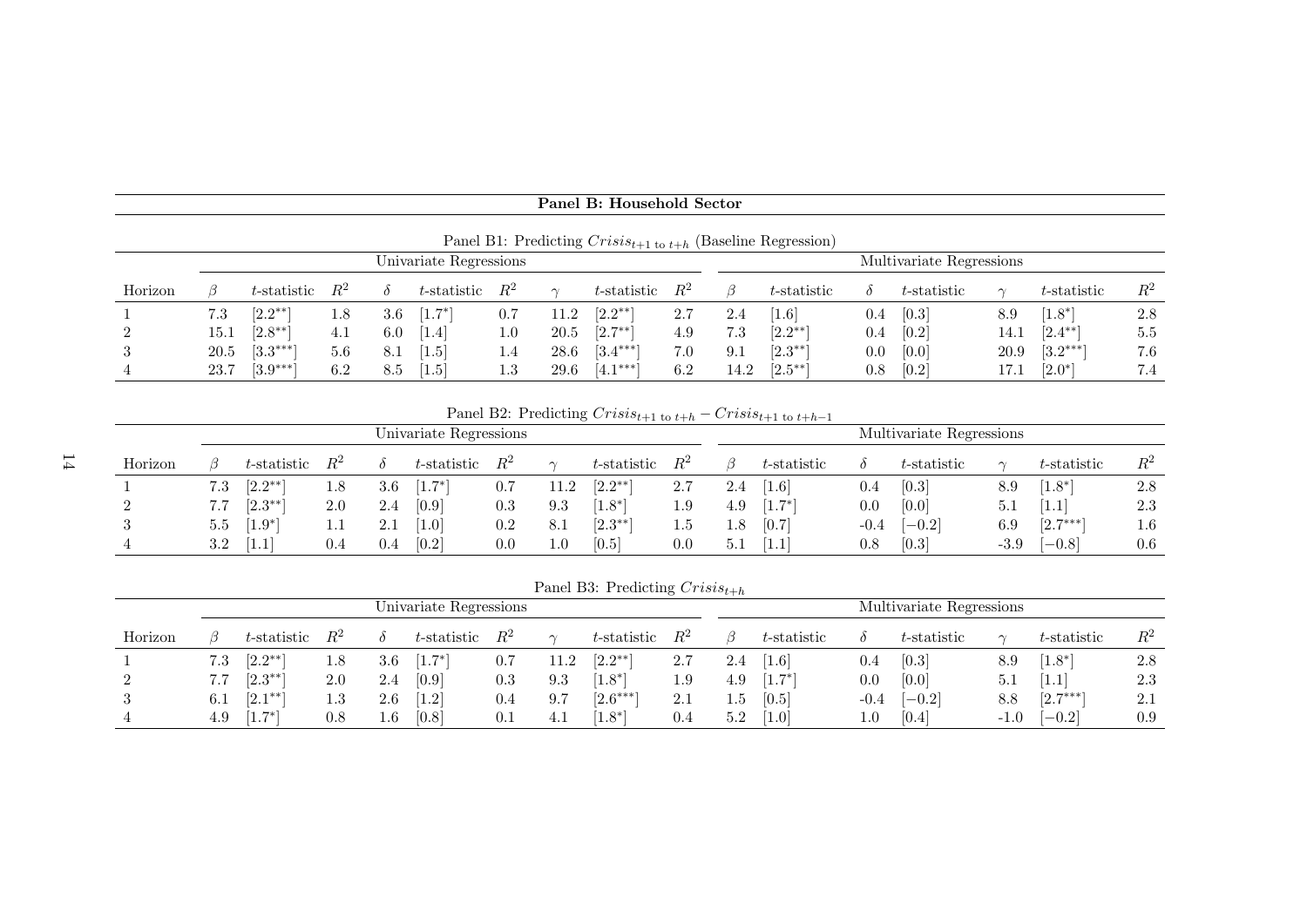#### Table IAVI. Bootstrapped P-Values and Bias Estimates

This table presents *p*-values for coefficient estimates from our main crisis prediction model at the three-year horizon

#### $Crisis_{i,t+1}$  to  $t+3 = a_i + \beta \times High \ Depth$   $Debt \ Growth_{it} + \delta \times High \ Price \ Growth_{it} + \gamma \times R\text{-} zone_{it} + \epsilon_{it}.$

We show the  $p$ -values calculated using standard asymptotics, fixed-b asymptotics as in Kiefer and Vogelsang (2005), and p-values calculated using the block bootstrap procedure described in Section IV. For the bootstrap we draw 100,000 samples with block sizes drawn from a geometric distribution with success probability 0.125. We show the p-values for coefficient estimates obtained from univariate regressions (corresponding to columns  $(3.1)$ ,  $(3.2)$  and  $(3.4)$  in Table IV), and pvalues for coefficient estimates obtained from multiple regressions (corresponding to column (3.3) in Table IV). All t-statistics are calculated using Driscoll and Kraay (1998) standard errors with five lags. Panel A and B present results for the business sector and household sector, respectively.

|                                  |         | Panel A: Business Sector  |          |         |                          |          |
|----------------------------------|---------|---------------------------|----------|---------|--------------------------|----------|
|                                  |         | Univariate Regressions    |          |         | Multivariate Regressions |          |
|                                  | ß       | $\delta$                  | $\gamma$ | β       | δ                        | $\gamma$ |
| Coefficient estimate             | 18.8    | 9.9                       | 35.4     | 13.4    | 6.9                      | 19.1     |
| t-statistic                      | [3.7]   | [1.4]                     | [3.5]    | [2.7]   | [1.1]                    | [2.7]    |
| $P(> t )$ asymptotic             | (0.000) | (0.155)                   | (0.001)  | (0.008) | (0.269)                  | (0.008)  |
| $P(> t )$ fixed-b                | (0.050) | (0.203)                   | (0.006)  | (0.022) | (0.315)                  | (0.016)  |
| $P(> t )$ bootstrap              | (0.017) | (0.089)                   | (0.027)  | (0.073) | (0.202)                  | (0.011)  |
| Bias in Coefficient Estimate     | $-1.4$  | $-1.0$                    | $-3.6$   | $-0.5$  | $-0.3$                   | $-2.9$   |
| Coefficient Estimate (bias adj.) | 20.2    | 10.9                      | 39.0     | 13.9    | 7.2                      | 22.0     |
|                                  |         | Panel B: Household Sector |          |         |                          |          |
|                                  |         | Univariate Regressions    |          |         | Multivariate Regressions |          |
|                                  | ß       | δ                         | $\gamma$ | β       | δ                        | $\gamma$ |
| Coefficient estimate             | 20.7    | 6.9                       | 27.8     | 11.7    | $-0.5$                   | 17.7     |
| t-statistic                      | [3.0]   | [1.3]                     | [3.0]    | [2.0]   | $[-0.2]$                 | [2.4]    |
| $P(> t )$ asymptotic             | (0.003) | (0.182)                   | (0.002)  | (0.044) | (0.864)                  | (0.015)  |
| $P(> t )$ fixed-b                | (0.005) | (0.183)                   | (0.004)  | (0.047) | (0.999)                  | (0.007)  |
| $P(> t )$ bootstrap              | (0.011) | (0.114)                   | (0.030)  | (0.047) | (0.880)                  | (0.036)  |
| Bias in Coefficient Estimate     | $-0.9$  | $-0.4$                    | $-1.5$   | $-0.4$  | 0.1                      | $-1.2$   |
| Coefficient Estimate (bias adj.) | 21.6    | 7.4                       | 29.2     | 12.1    | $-0.6$                   | 18.9     |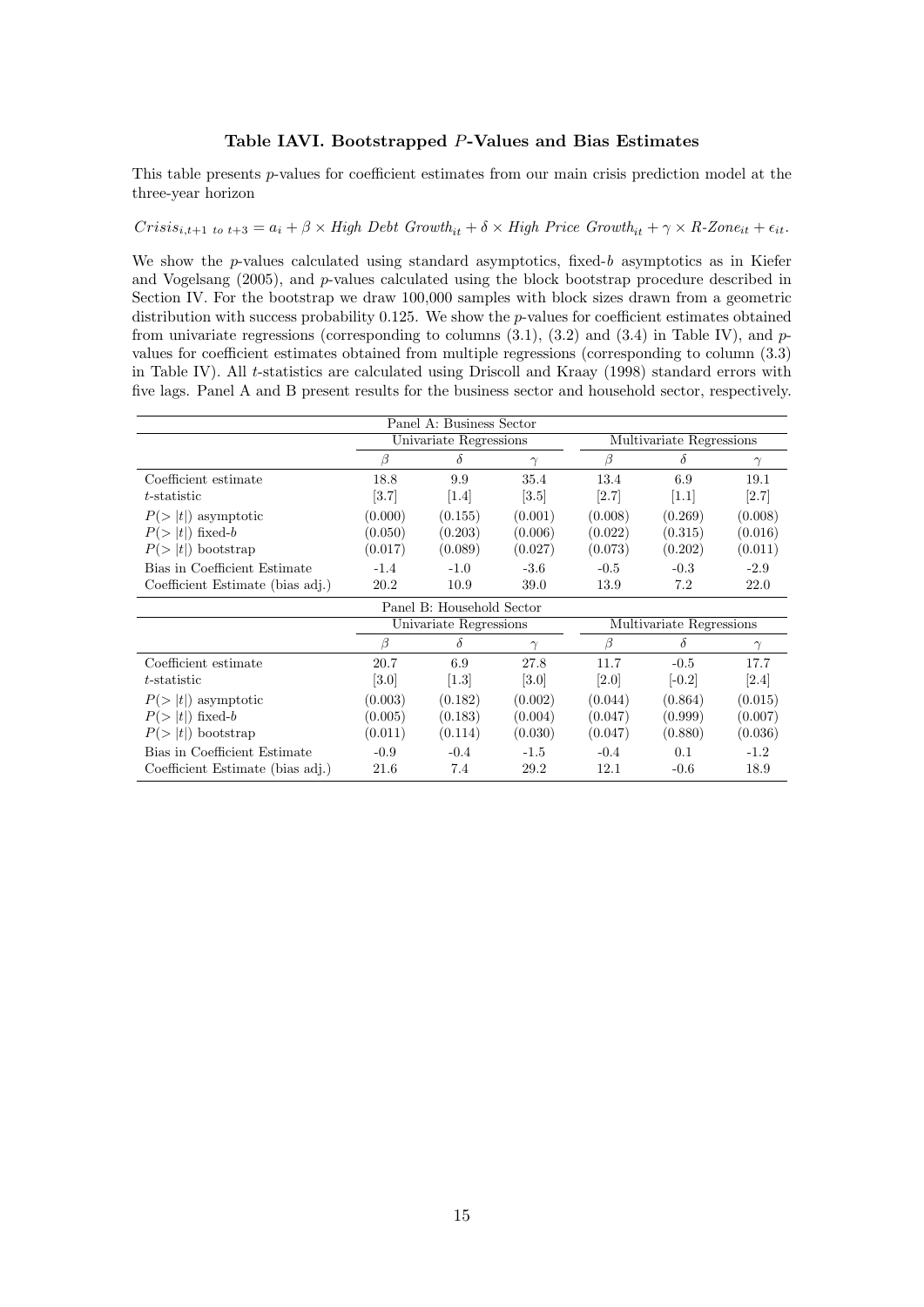#### Table IAVII. Sensitivity of Main Crisis Prediction to Cutoff and Sample Period

The table presents coefficient estimates and <sup>t</sup>-statistics of our main crisis prediction model

# $Crisis_{i,t+1 \text{ to } t+3} = a_i + \beta \times High \ Depth \ Growth_{it} + \delta \times High \ Price \ Growth_{it} + \gamma \times R\text{-}Zone_{it} + \epsilon_{it},$

where  $Criss_{i,t+1}$  to  $t+h$  is an indicator variable that takes the value of one if a crisis has occurred in country i within three years of time t, High Debt Growth<sub>it</sub>  $\equiv 1\{\Delta_3(Debt/GDP)_{it} > C_D\}$  is an indicator variable that takes the value of one if three-year debt growth in country *i* is higher than  $C_D$ , while High Price Growth<sub>it</sub>  $\equiv 1\{\Delta_3 \log (Price_{it}) > C_P\}$  is an indicator variable that takes the value of one if three-year price growth in country *i* is above  $C_P$ . The red zone variable is the intersection of high price growth and high debt growth:  $R\text{-}Zone_{it} \equiv High\ Det\ Growth_{it} \times High\ Price\ Growth_{it}$ . The indicator variables are defined using a range of cutoffs for debt growth  $(C_D$  varies across columns) and price growth  $(C_P$  varies across rows), and the model is tested with both a univariate (left) and a multiple regression specification (right). We test the model on our full sample, <sup>a</sup> pre-<sup>2000</sup> sample where we exclude data after <sup>1999</sup> (last prediction year is 1996), and <sup>a</sup> post-2000 sample where we exclude data prior to <sup>1997</sup> (last prediction year is 2012). We run the regressions on both the business sector, using business debt and equity prices todefine the indicators (Panel A), and the household sector, using household debt and house prices to define the indicators (Panel B). t-statistics are based on Driscoll and Kraay (1998) standard errors with five lags. \*, \*\*, and \*\*\* denote significance at the 10%, 5%, and 1% level, respectively, using Kiefer and Vogelsang (2005) corrected p-values.

|                                              |     |                    |                      |                        |      |      |                        |          |                  |          | Panel A: Business Sector   |        |        |                        |      |      |                          |        |                |          |          |
|----------------------------------------------|-----|--------------------|----------------------|------------------------|------|------|------------------------|----------|------------------|----------|----------------------------|--------|--------|------------------------|------|------|--------------------------|--------|----------------|----------|----------|
|                                              |     |                    |                      |                        |      |      | Univariate Regressions |          |                  |          |                            |        |        |                        |      |      | Multivariate Regressions |        |                |          |          |
|                                              |     |                    |                      | Coefficient $(\gamma)$ |      |      |                        |          | $t$ -statistic   |          |                            |        |        | Coefficient $(\gamma)$ |      |      |                          |        | $t$ -statistic |          |          |
|                                              |     |                    |                      |                        |      |      |                        |          |                  |          | Debt Growth Cutoff $(C_D)$ |        |        |                        |      |      |                          |        |                |          |          |
|                                              |     |                    |                      |                        |      |      |                        |          |                  |          |                            |        |        |                        |      |      |                          |        |                |          |          |
|                                              |     | <b>Full Sample</b> |                      |                        |      |      |                        |          |                  |          |                            |        |        |                        |      |      |                          |        |                |          |          |
|                                              |     | 3                  | 6                    | 9                      | 12   | 15   | 3                      | 6        | 9                | 12       | 15                         | 3      | 6      | 9                      | 12   | 15   | 3                        | 6      | 9              | 12       | 15       |
|                                              | 9   | 17.2               | 17.2                 | 28.3                   | 33.7 | 42.2 | $2.6***$               | $2.3**$  | $2.8**$          | $2.6***$ | $3.3***$                   | 11.6   | 7.4    | 16.4                   | 17.8 | 28.3 | $2.1*$                   | 1.1    | 1.8            | 1.6      | $2.8**$  |
|                                              | 18  | 18.1               | 19.6                 | 31.4                   | 37.6 | 49.5 | $2.4**$                | $2.5***$ | $3.2***$         | $3.2***$ | $4.9***$                   | 12.2   | 10.4   | 19.1                   | 21.7 | 35.2 | $2.0*$                   | 1.8    | $2.6***$       | $2.3**$  | $4.6***$ |
|                                              | 27  | $19.3\,$           | 21.5                 | 33.7                   | 39.6 | 57.9 | $2.3***$               | $2.7**$  | $3.3***$         | $3.1***$ | $6.1***$                   | 11.5   | 11.1   | 19.4                   | 21.2 | 43.5 | $1.9*$                   | $2.1*$ | $2.8**$        | $2.1*$   | $4.9***$ |
|                                              | -36 | 17.5               | 21.4                 | 32.1                   | 37.9 | 53.4 | $2.0*$                 | $2.5***$ | $3.1***$         | $3.1***$ | $5.8***$                   | 6.1    | 9.2    | 15.9                   | 18.0 | 36.0 | 1.0                      | 1.8    | $2.3**$        | $2.2*$   | $4.5***$ |
|                                              | 45  | 15.7               | 20.6                 | 31.3                   | 45.4 | 58.3 | 1.8                    | $2.1*$   | $2.7**$          | $3.3***$ | $5.4***$                   | 5.8    | 10.0   | 16.9                   | 29.6 | 43.1 | 0.9                      | 1.5    | $2.1*$         | $3.0**$  | $4.5***$ |
|                                              |     |                    |                      |                        |      |      |                        |          |                  |          |                            |        |        |                        |      |      |                          |        |                |          |          |
|                                              |     |                    |                      |                        |      |      |                        |          |                  |          |                            |        |        |                        |      |      |                          |        |                |          |          |
| $\ensuremath{\mathrm{Cutoff}}\xspace\,(C_P)$ |     | 3                  | Pre-2000 Sample<br>6 | 9                      | 12   | 15   |                        | 6        | 9                | 12       | 15                         |        | 6      | 9                      | 12   | 15   | 3                        | 6      | 9              | 12       | 15       |
|                                              |     |                    |                      |                        |      |      | 3                      |          |                  |          |                            | 3      |        |                        |      |      |                          |        |                |          |          |
| Price Growth                                 | 9   | 18.8               | 21.7                 | 38.8                   | 47.3 | 53.7 | $2.6***$               | $2.3*$   | $3.1**$          | $2.3***$ | $2.1*$                     | 20.4   | 17.5   | 32.0                   | 32.4 | 39.0 | $2.9**$                  | 1.8    | $2.5***$       | 1.4      | 1.7      |
|                                              | 18  | 17.3               | 21.0                 | 35.3                   | 44.4 | 49.4 | $2.1*$                 | $2.1*$   | $2.6***$         | $2.2*$   | 1.9                        | 18.5   | 17.4   | 25.9                   | 26.2 | 32.0 | $2.1*$                   | 1.8    | $2.0*$         | 1.3      | 1.5      |
|                                              | 27  | 16.0               | 21.8                 | 34.0                   | 41.4 | 49.4 | $2.2*$                 | $2.3*$   | $2.8**$          | $2.0*$   | 1.9                        | 16.7   | 19.1   | 23.2                   | 20.8 | 33.9 | $2.3*$                   | $2.3*$ | $2.2*$         | 1.1      | 1.6      |
|                                              | -36 | 15.8               | 20.7                 | 34.2                   | 36.2 | 38.5 | $1.9*$                 | $2.0*$   | $2.6***$         | 1.9      | 1.5                        | 15.6   | 15.5   | 22.5                   | 12.2 | 15.3 | $2.0*$                   | 1.8    | 1.9            | 0.8      | 0.8      |
|                                              | 45  | 13.8               | 20.5                 | 32.1                   | 43.5 | 36.7 | 1.5                    | 1.5      | 1.9              | 1.8      | 1.3                        | 10.8   | 13.4   | 17.2                   | 20.8 | 11.6 | $1.3\,$                  | 1.2    | 1.1            | 1.0      | 0.5      |
|                                              |     |                    |                      |                        |      |      |                        |          |                  |          |                            |        |        |                        |      |      |                          |        |                |          |          |
|                                              |     |                    | Post-2000 Sample     |                        |      |      |                        |          |                  |          |                            |        |        |                        |      |      |                          |        |                |          |          |
|                                              |     | 3                  | 6                    | 9                      | 12   | 15   | 3                      | 6        | $\boldsymbol{9}$ | 12       | 15                         | 3      | 6      | 9                      | 12   | 15   | 3                        | $6\,$  | 9              | 12       | 15       |
|                                              | 9   | 11.6               | 10.1                 | 16.3                   | 19.1 | 28.8 | 1.1                    | 1.0      | 1.3              | 1.6      | 2.4                        | 1.6    | $-0.4$ | 5.8                    | 7.7  | 19.7 | 0.2                      | $-0.1$ | 0.8            | 1.1      | 2.3      |
|                                              | 18  | 14.4               | 14.6                 | 23.2                   | 26.4 | 40.3 | 1.2                    | 1.3      | 1.7              | 2.0      | $4.0**$                    | 4.5    | 5.0    | 12.6                   | 15.2 | 30.3 | 0.5                      | 1.0    | 1.9            | 2.3      | $4.0**$  |
|                                              | 27  | 17.7               | 17.8                 | 27.6                   | 32.1 | 56.0 | 1.4                    | 1.6      | 2.0              | 2.2      | $9.8***$                   | 5.8    | 6.1    | 14.7                   | 18.5 | 44.8 | 0.6                      | 1.3    | 2.2            | $2.5^*$  | $6.3***$ |
|                                              | 36  | 13.8               | 17.6                 | 24.4                   | 31.8 | 53.5 | 1.0                    | 1.5      | 1.7              | $2.3*$   | $8.4***$                   | $-0.7$ | 7.5    | 12.0                   | 20.1 | 43.6 | $-0.1$                   | 1.4    | 1.8            | $2.7*$   | $5.9***$ |
|                                              | 45  | 12.1               | 16.0                 | 24.5                   | 37.3 | 58.5 | 0.9                    | 1.2      | 1.6              | 2.5      | $8.7***$                   | 3.9    | 11.0   | 17.9                   | 31.8 | 54.1 | 0.4                      | 1.7    | 2.1            | $3.5***$ | $8.8***$ |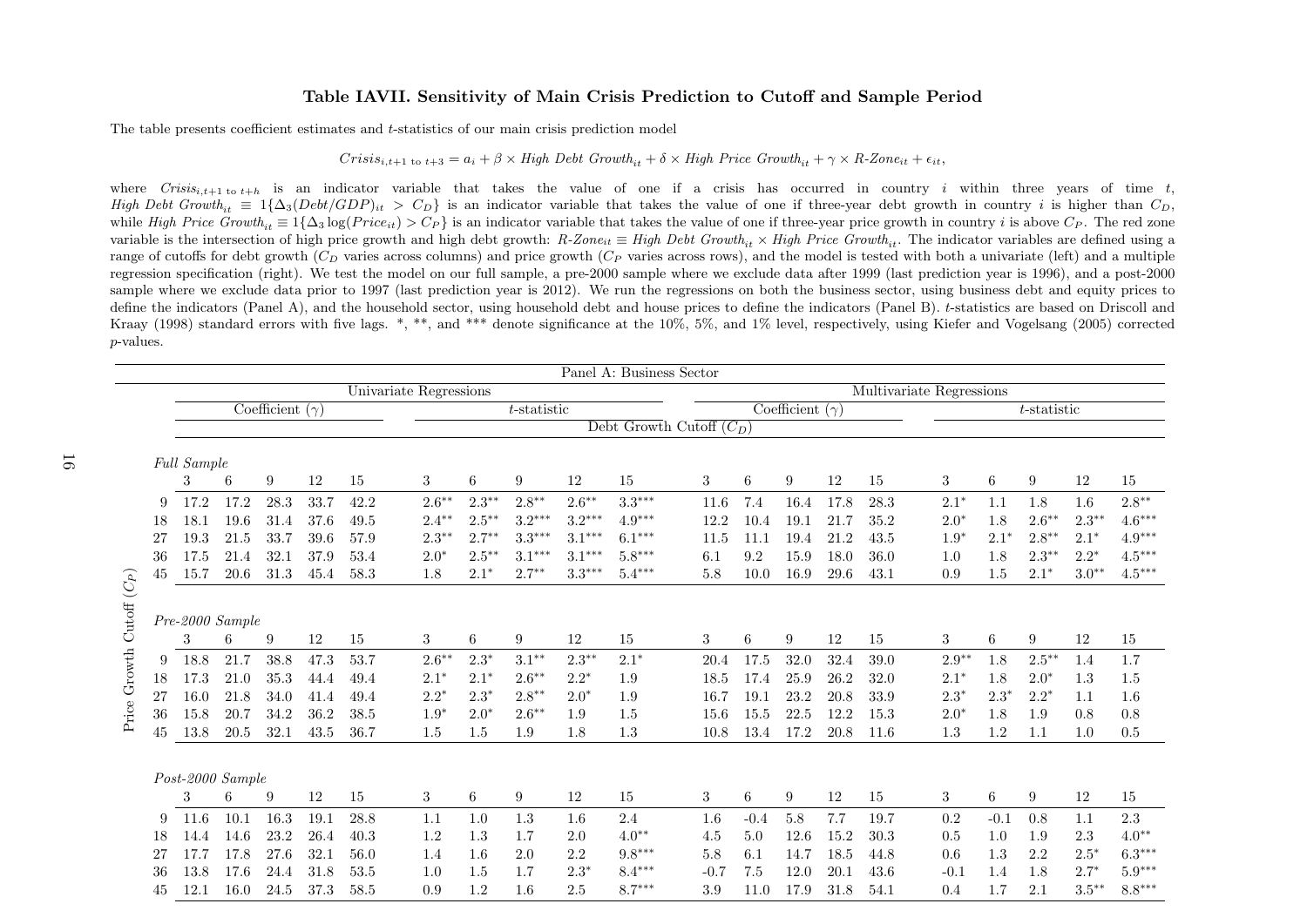|                |    |                  |      |                        |      |                        |                |                 |             |          | Panel B: Household Sector  |                |                |                        |         |                          |                |                 |             |          |          |
|----------------|----|------------------|------|------------------------|------|------------------------|----------------|-----------------|-------------|----------|----------------------------|----------------|----------------|------------------------|---------|--------------------------|----------------|-----------------|-------------|----------|----------|
|                |    |                  |      |                        |      | Univariate Regressions |                |                 |             |          |                            |                |                |                        |         | Multivariate Regressions |                |                 |             |          |          |
|                |    |                  |      | Coefficient $(\gamma)$ |      |                        |                |                 | t-statistic |          |                            |                |                | Coefficient $(\gamma)$ |         |                          |                |                 | t-statistic |          |          |
|                |    |                  |      |                        |      |                        |                |                 |             |          | Debt Growth Cutoff $(C_D)$ |                |                |                        |         |                          |                |                 |             |          |          |
|                |    | Full Sample      |      |                        |      |                        |                |                 |             |          |                            |                |                |                        |         |                          |                |                 |             |          |          |
|                |    | $\overline{2}$   | 5    | 8                      | 11   | 14                     | $\overline{2}$ | $5\phantom{.0}$ | 8           | 11       | 14                         | $\overline{2}$ | $\overline{5}$ | 8                      | 11      | 14                       | $\overline{2}$ | $5\phantom{.0}$ | 8           | 11       | 14       |
|                |    | 9.7              | 17.3 | 20.5                   | 21.4 | 26.5                   | $1.9*$         | $2.4**$         | $2.9**$     | $3.0**$  | $3.0***$                   | 6.2            | 11.2           | 7.6                    | $-5.8$  | $-16.8$                  | 1.4            | 1.8             | 1.0         | $-0.7$   | $-1.9$   |
|                |    | 10.5             | 18.8 | 23.0                   | 23.6 | 29.5                   | 1.8            | $2.4***$        | $3.0***$    | $3.1***$ | $3.0**$                    | 12.0           | 15.7           | 15.2                   | 4.0     | 0.7                      | $2.2*$         | $2.6***$        | $2.6***$    | 0.6      | 0.1      |
|                | 13 | 14.3             | 22.7 | 28.6                   | 28.2 | 35.3                   | $2.2**$        | $2.8**$         | $3.4***$    | $3.6***$ | $3.9***$                   | 14.4           | 18.9           | 20.9                   | 10.8    | 11.2                     | $2.7**$        | $3.1***$        | $3.2***$    | 1.8      | 1.2      |
|                | 19 | 16.1             | 24.8 | 29.5                   | 29.2 | 32.0                   | $2.4***$       | $2.9**$         | $3.3***$    | $3.1***$ | $3.7***$                   | 16.9           | 19.2           | 17.8                   | 8.7     | 1.0                      | $2.6***$       | $3.1***$        | $2.7***$    | 1.3      | 0.1      |
|                | 25 | 18.6             | 29.4 | 33.8                   | 32.3 | 37.5                   | $2.7**$        | $3.6***$        | $3.7***$    | $3.2***$ | $4.2***$                   | 21.5           | 24.2           | 21.0                   | 10.4    | 8.9                      | $3.4***$       | $4.2***$        | $2.5***$    | 1.3      | 1.2      |
| Cutoff $(C_P)$ |    | Pre-2000 Sample  |      |                        |      |                        |                |                 |             |          |                            |                |                |                        |         |                          |                |                 |             |          |          |
|                |    | $\overline{2}$   | 5    | 8                      | 11   | 14                     | $\overline{2}$ | $\overline{5}$  | 8           | 11       | 14                         | $\overline{2}$ | 5              | 8                      | 11      | 14                       | $\overline{2}$ | 5               | 8           | 11       | 14       |
| Growth         |    | 6.1              | 16.0 | 31.1                   | 38.3 | 46.8                   | 1.0            | 1.6             | $3.2**$     | $3.0**$  | $7.4***$                   | 4.9            | 21.6           | 35.5                   | 33.5    | $-1.0$                   | 0.7            | $2.0*$          | $4.0***$    | $3.2***$ | $-0.3$   |
|                |    | 6.7              | 18.2 | 33.1                   | 42.8 | 53.9                   | 0.9            | 1.6             | $3.3***$    | $3.6***$ | $11.2***$                  | 8.3            | 22.3           | 33.0                   | 44.5    | 53.6                     | 1.3            | $2.1*$          | $3.7***$    | $4.8***$ | $8.3***$ |
|                | 13 | 11.8             | 27.4 | 45.9                   | 50.1 | 53.9                   | 1.3            | $2.3*$          | $5.6***$    | $4.4***$ | $11.2***$                  | 12.4           | 30.9           | 47.4                   | 49.4    | 50.8                     | 1.8            | $2.7**$         | $6.6***$    | $6.1***$ | $6.0***$ |
| Price          | 19 | 12.4             | 26.0 | 43.6                   | 50.5 | 58.4                   | 1.4            | $2.1*$          | $4.4***$    | $3.5***$ | $5.1***$                   | 14.5           | 25.5           | 37.4                   | 40.1    | 11.4                     | 1.4            | $2.1*$          | $4.5***$    | $3.1***$ | 0.5      |
|                | 25 | 14.4             | 29.7 | 52.8                   | 58.6 | 58.4                   | 1.5            | $2.3^\ast$      | $5.1***$    | $4.5***$ | $5.1***$                   | 19.9           | 29.4           | 45.0                   | 37.4    | 12.0                     | 1.8            | $2.3*$          | $3.5***$    | $2.0*$   | 0.6      |
|                |    |                  |      |                        |      |                        |                |                 |             |          |                            |                |                |                        |         |                          |                |                 |             |          |          |
|                |    | Post-2000 Sample |      |                        |      |                        |                |                 |             |          |                            |                |                |                        |         |                          |                |                 |             |          |          |
|                |    | $\overline{2}$   | 5    | 8                      | 11   | 14                     | $\overline{2}$ | $5\phantom{.0}$ | 8           | 11       | 14                         | $\overline{2}$ | 5              | 8                      | 11      | 14                       | $\overline{2}$ | 5               | 8           | 11       | 14       |
|                |    | 13.9             | 16.8 | 14.2                   | 14.7 | 17.8                   | 2.0            | 2.2             | 2.1         | $2.8*$   | $2.6*$                     | 12.7           | 2.9            | $-3.9$                 | $-13.3$ | $-13.4$                  | 2.1            | 0.5             | $-0.8$      | $-1.7$   | $-1.1$   |
|                |    | 14.7             | 18.5 | 17.1                   | 18.0 | 22.8                   | 2.0            | 2.3             | 2.5         | $3.2**$  | $3.0*$                     | 24.8           | 13.5           | 8.1                    | 2.2     | 11.5                     | $2.6*$         | 2.0             | 1.7         | 0.3      | 1.2      |
|                | 13 | 16.3             | 19.9 | 21.2                   | 23.2 | 29.9                   | 2.3            | $2.6*$          | $3.0*$      | $4.2**$  | $4.5***$                   | 20.2           | 13.7           | 11.5                   | 9.8     | 18.1                     | 2.5            | 2.3             | $3.0*$      | 1.7      | 1.8      |
|                | 19 | 18.9             | 22.6 | 20.9                   | 21.6 | 25.4                   | $2.6*$         | $2.8*$          | $2.7***$    | $3.2**$  | $4.5***$                   | 15.1           | 11.9           | 3.0                    | $-1.4$  | 2.6                      | 2.2            | $2.5*$          | 1.0         | $-0.3$   | 0.2      |
|                | 25 | 22.3             | 27.7 | 23.6                   | 23.5 | 29.9                   | $3.4**$        | $4.0**$         | $3.6***$    | $3.5***$ | $5.3***$                   | 16.0           | 16.1           | $-0.3$                 | $-4.8$  | 4.7                      | $3.6***$       | $5.1***$        | $-0.1$      | $-0.6$   | 0.4      |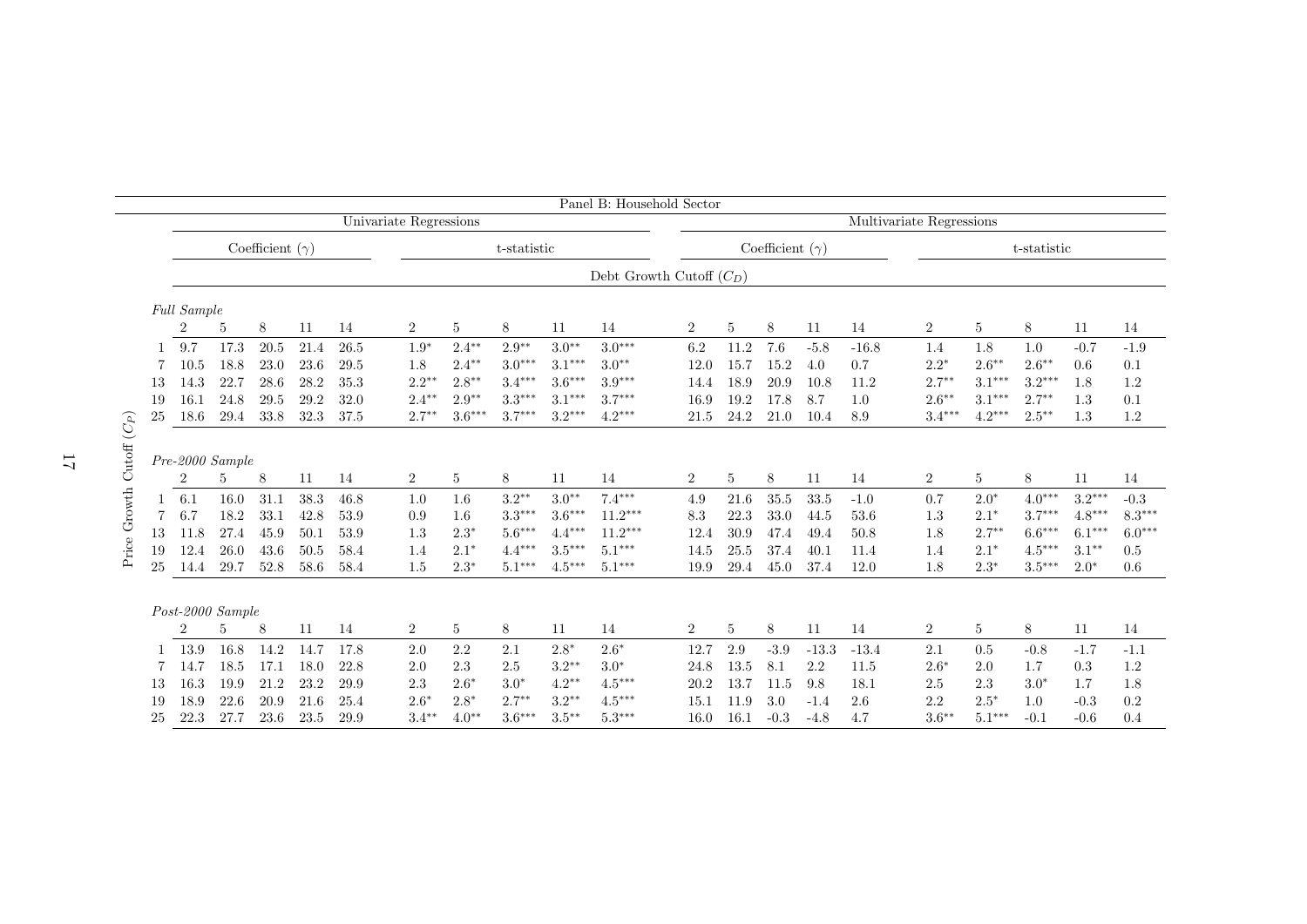## Table IAVIII. Crisis Prediction with Global R-Zones (Leave-One-Out)

The table presents results of the regression model

$$
Crisis_{i,t+1 \text{ to } t+h} = a_i^h + \gamma^{Bus,h} \times Local \ R\text{-}Zone_{it}^{Bus.} + \xi^{Bus,h} \times Global \ R\text{-}Zone_{it}^{Bus.} + \gamma^{HH,h} \times Local \ R\text{-}Zone_{it}^{HH} + \xi^{HH,h} \times Global \ R\text{-}Zone_{it}^{HH} + \epsilon_{it}^h
$$

where Local R-Zone $^{Bus.}_{it}$  is an indicator variable capturing episodes of high business debt growth and equity price growth, while Local R-Zone<sup>HH</sup> is an indicator variable capturing episodes of high household debt growth and house price growth. *Global R-Zone*<sup>*Bus*</sup> measures the fraction<br>of countries excluding country i in the business red zone at time t, while *Gl* country  $i$  in the household red zone at time  $t$ .  $t$ -statistics are reported in brackets and based on Driscoll and Kraay (1998) with lags of zero, three, five, and six years for prediction horizons one, two, three, and four years, respectively.  $*, **$ , and  $***$  denote significance at the 10%, 5%, and 1% level, respectively, using Kiefer and Vogelsang (2005) corrected p-values. Reported coefficients and  $R^2$ s are in percent.

|                                                   |                    |                      |                    |                    |                       |                     | Dependent Variable    |                       |                      |                       |                       |                      |
|---------------------------------------------------|--------------------|----------------------|--------------------|--------------------|-----------------------|---------------------|-----------------------|-----------------------|----------------------|-----------------------|-----------------------|----------------------|
|                                                   |                    | Crisis within 1 year |                    |                    | Crisis within 2 years |                     |                       | Crisis within 3 years |                      |                       | Crisis within 4 years |                      |
|                                                   | (1.1)              | (1.2)                | (1.3)              | (2.1)              | (2.2)                 | (2.3)               | (3.1)                 | (3.2)                 | (3.3)                | (4.1)                 | (4.2)                 | (4.3)                |
| Local R-Zone <sup>Bus.</sup> ( $\gamma^{Bus,h}$ ) | 4.0<br>$[1.0]$     |                      | 1.7<br>$[0.5]$     | $9.8*$<br>$[1.9]$  |                       | 7.0<br>$[1.4]$      | $23.4**$<br>$[2.9]$   |                       | $19.5***$<br>$[2.3]$ | $23.5***$<br>$[2.6]$  |                       | $18.8*$<br>$[2.1]$   |
| Global R-Zone $^{Bus.}$ $(\xi^{Bus,h})$           | $53.7*$<br>$[1.8]$ |                      | 47.1<br>$[1.4]$    | $86.9***$<br>[4.0] |                       | $54.0*$<br>$[1.9]$  | $110.4***$<br>$[4.7]$ |                       | 72.6<br>$[1.8]$      | $101.9***$<br>$[5.6]$ |                       | $33.8\,$<br>$[1.3]$  |
| Local R-Zone <sup>HH</sup> ( $\gamma^{HH,h}$ )    |                    | $7.5***$<br>$[2.4]$  | $6.6**$<br>$[2.3]$ |                    | $12.5***$<br>$[2.9]$  | $10.9**$<br>$[2.6]$ |                       | $17.7***$<br>$[3.4]$  | $14.9**$<br>$[2.9]$  |                       | $15.6***$<br>[4.0]    | $13.9***$<br>$[3.6]$ |
| Global R-Zone <sup>HH.</sup> ( $\xi^{HH,h}$ )     |                    | 24.6<br>$[1.4]$      | 5.4<br>[0.8]       |                    | $53.4**$<br>$[2.7]$   | $29.9*$<br>$[1.9]$  |                       | $72.8***$<br>$[4.8]$  | $37.7**$<br>$[2.5]$  |                       | $92.8***$<br>$[7.2]$  | $72.6***$<br>$[5.0]$ |
| $R^2$ (within)<br>Observations                    | 6.1<br>1,258       | 4.8<br>1,107         | 7.3<br>1,084       | $\rm 9.3$<br>1,258 | 10.3<br>1,107         | 12.5<br>1,084       | 14.3<br>1,258         | 14.4<br>1,107         | 19.0<br>1,084        | 10.7<br>1,258         | 16.1<br>1,107         | 18.1<br>1,084        |